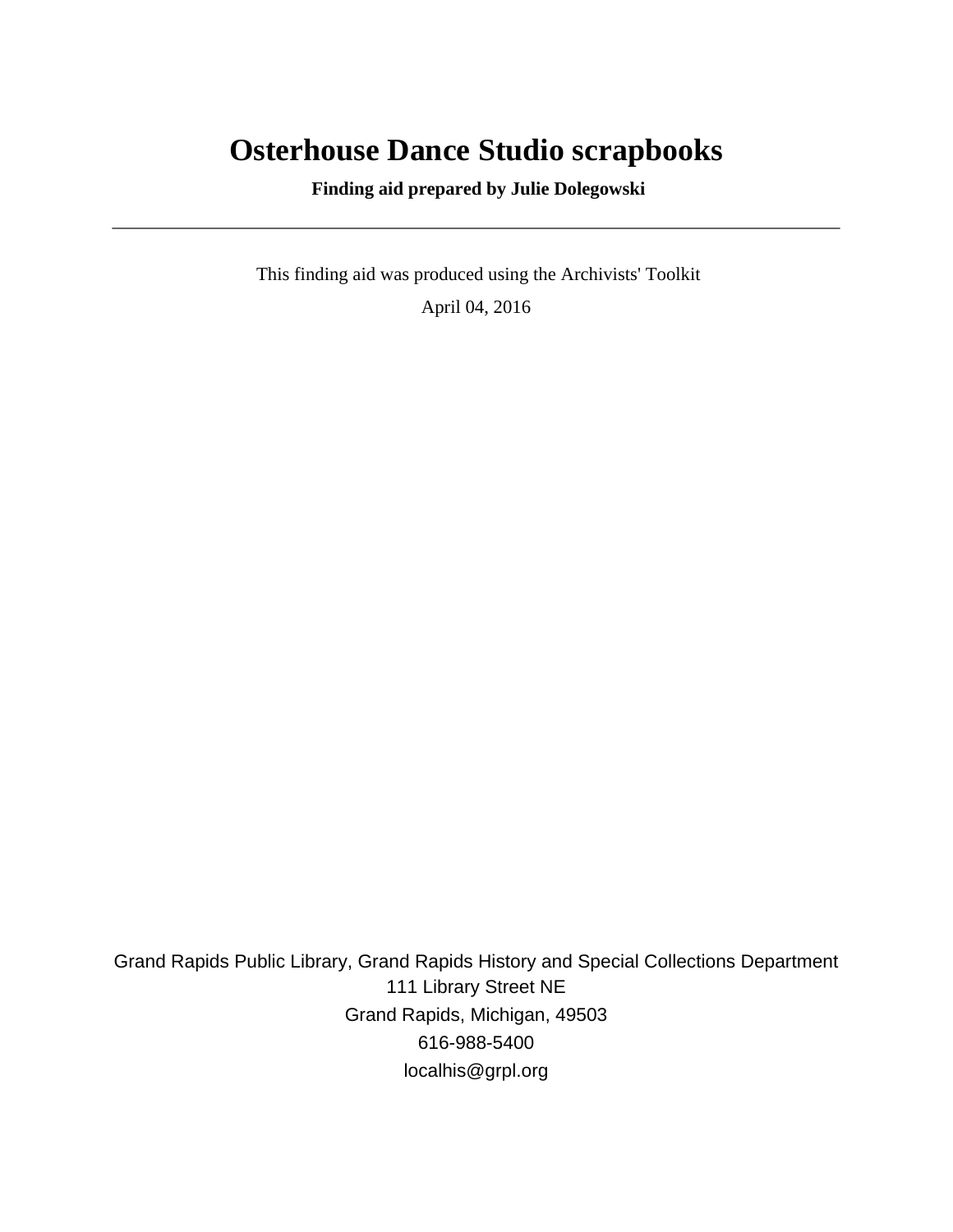# **Table of Contents**

 $\overline{\phantom{a}}$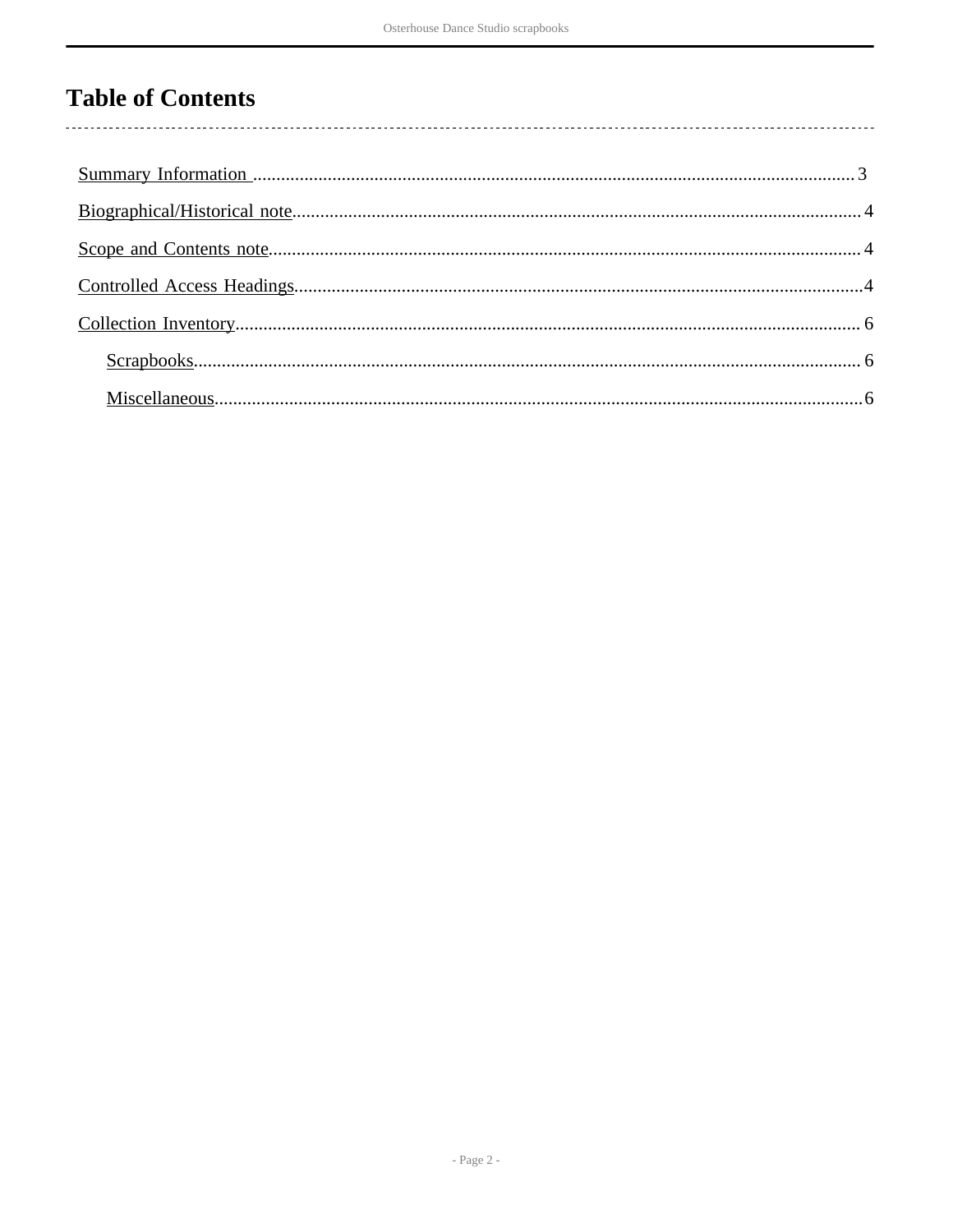# <span id="page-2-0"></span>**Summary Information**

| <b>Repository</b> | Grand Rapids Public Library, Grand Rapids History and Special<br><b>Collections Department</b>                                                                                                                                                                                                                                                                                                                                                                                                                                                                                                                                         |
|-------------------|----------------------------------------------------------------------------------------------------------------------------------------------------------------------------------------------------------------------------------------------------------------------------------------------------------------------------------------------------------------------------------------------------------------------------------------------------------------------------------------------------------------------------------------------------------------------------------------------------------------------------------------|
| <b>Title</b>      | Osterhouse Dance Studio scrapbooks                                                                                                                                                                                                                                                                                                                                                                                                                                                                                                                                                                                                     |
| <b>Date</b>       | June 1930 to November 1958                                                                                                                                                                                                                                                                                                                                                                                                                                                                                                                                                                                                             |
| <b>Extent</b>     | 2.0 Linear feet                                                                                                                                                                                                                                                                                                                                                                                                                                                                                                                                                                                                                        |
| Language          | English                                                                                                                                                                                                                                                                                                                                                                                                                                                                                                                                                                                                                                |
| <b>Abstract</b>   | Phil Osterhouse owned and operated several dance studios in Grand<br>Rapids and the surrounding areas. He was passionate about dance and<br>grew to become one of the leading dance masters in the United States<br>at the time. He was constantly on the forefront of the dance industry,<br>traveling to Chicago to keep his repoitre up to date with the most popular<br>dances. He also pioneered several dances of his own, which were<br>demonstrated in magazines and newspaper. His passion for dance led to<br>him becoming president of the Dance Masters of Michigan, and eventually<br>Dance Masters of the United States. |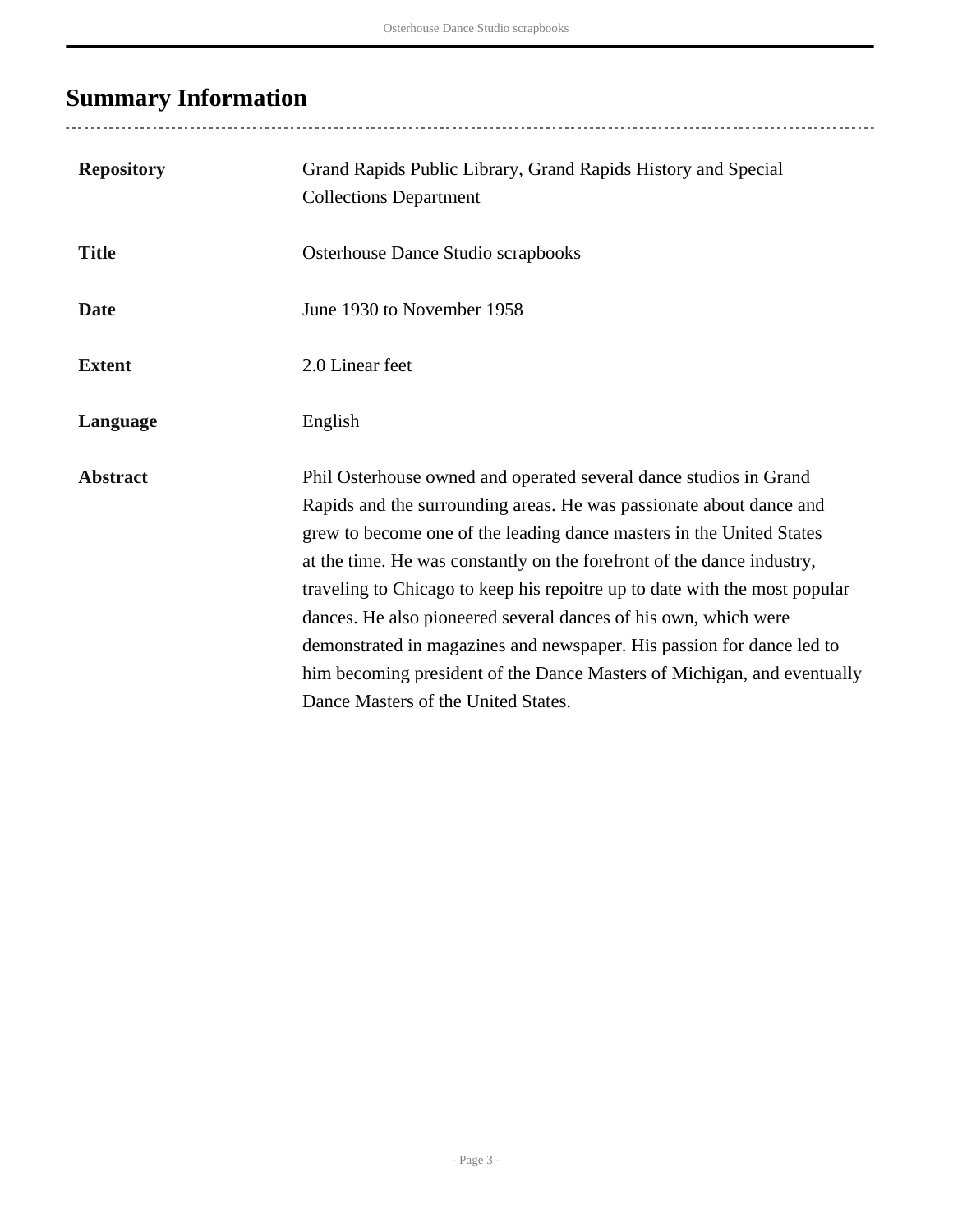## <span id="page-3-0"></span>**Biographical/Historical note**

Phil Osterhouse was born and raised in Grand Rapids, MI. In his early life he trained as a locomotive machinist and eventually moved to Las Angeles. It was here that he began taking dance classes and taking an interest in dance. In California, he opened and taught at a small dance studio for a year. He soon made his way back to Grand Rapids and opened the Phil Osterhouse Dance Studio. Due to his persistence in advertizing, the studios patronage grew rapidly and additional locations were opened. The main studio was located on the corner of Fulton and Division and at it's height served nearly 500 students.

Phil grew his business by constantly learning new and popular dances in Chicago and bringing them back to his studio. He also choreographed several of his own dances. Being on the forefront of the dance industry, Phil Osterhouse was a member the Dance Masters of Michigan and Dance Masters of America. He would eventually go on to become president of both organizations, as well as become a faculty of many other state dance associations.

## <span id="page-3-1"></span>**Scope and Contents note**

This collection of scrapbooks collected by Phil Osterhouse carefully details the importance of dance in the 1930's and 40's. It especially shows the strength of the dance scene in Grand Rapids through the success of dance studios such as Phil Osterhouse Dance Studio and others. The scrapbooks contain many articles related to dance in Grand Rapids, including announcements, reviews, ads, articles and pictures.

## **Administrative Information**

#### **Publication Information**

Grand Rapids Public Library, Grand Rapids History and Special Collections Department

## <span id="page-3-2"></span>**Controlled Access Headings**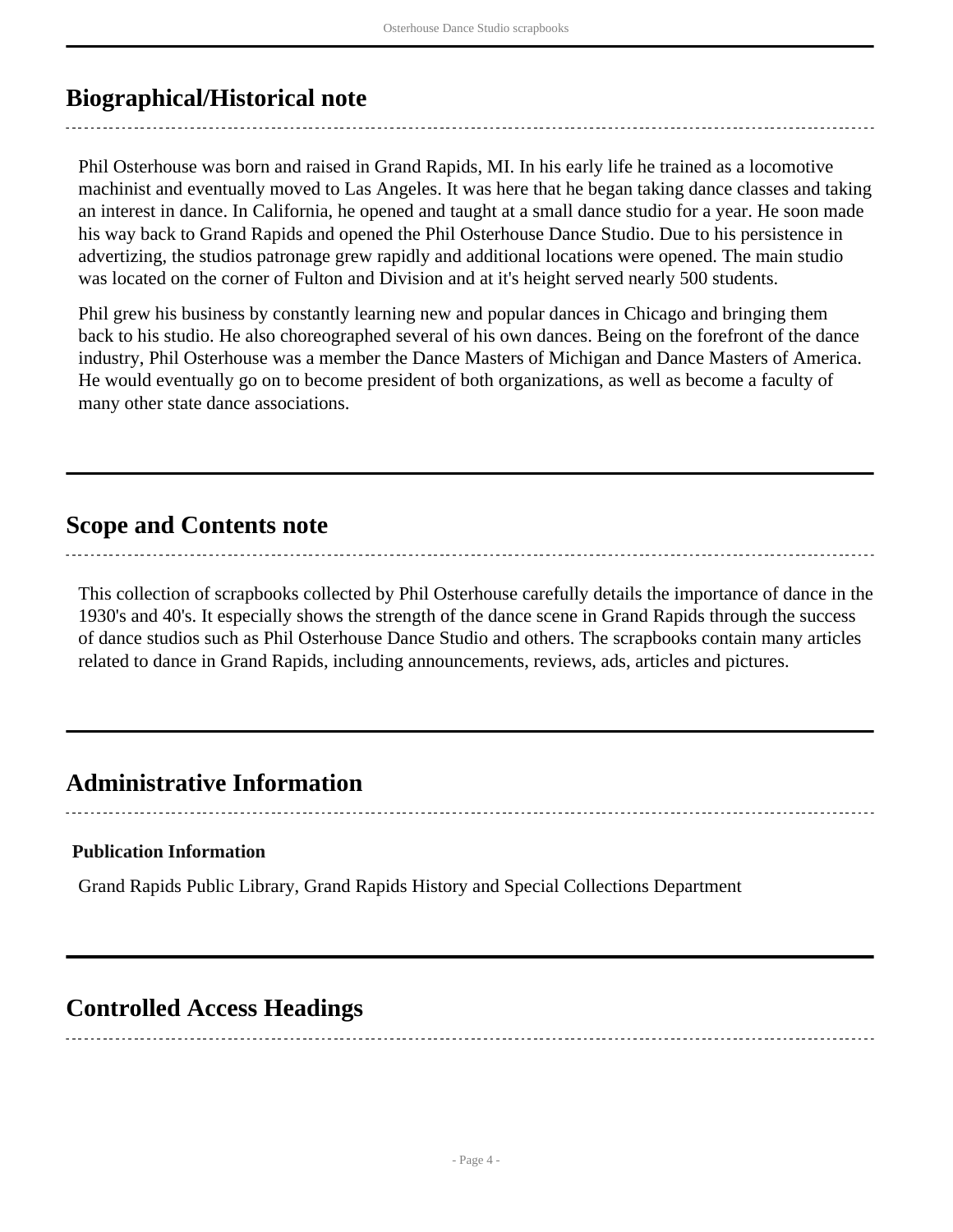#### **Genre(s)**

• scrapbooks

### **Geographic Name(s)**

• Grand Rapids (Mich.) -- History

#### **Personal Name(s)**

- Osterhouse, Mrs. Phil
- Osterhouse, Phil

#### **Subject(s)**

• Dance schools -- Michigan -- Grand Rapids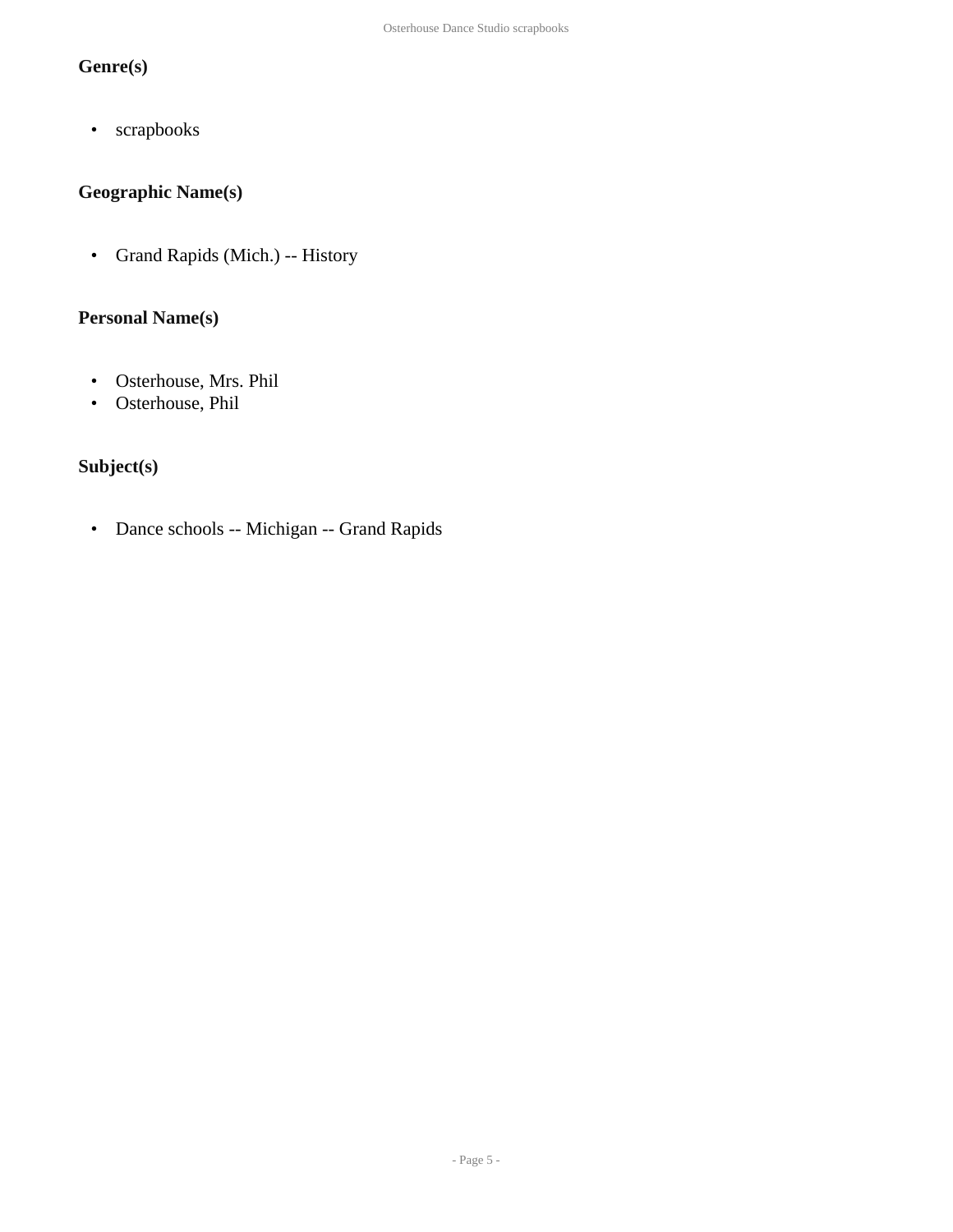# <span id="page-5-0"></span>**Collection Inventory**

<span id="page-5-2"></span><span id="page-5-1"></span>

| <b>Scrapbooks</b>                                              |                |                |
|----------------------------------------------------------------|----------------|----------------|
|                                                                |                | <b>Box</b>     |
| Scrapbook 1927                                                 |                | $\mathbf{1}$   |
| Scrapbook June 1930-October 1932                               |                | $\mathbf{1}$   |
| Scrapbook January 1933-November 1935                           |                | $\mathbf{1}$   |
| Scrapbook December 1934-April 1939                             |                | $\overline{2}$ |
| Scrapbook November 1936-February 1941                          |                | $\overline{2}$ |
| Scrapbook September 1941-September 1943                        |                | $\overline{2}$ |
| Scrapbook October 1942- July 1948                              |                | $\overline{2}$ |
| Scrapbook July 1953-November 1958                              |                | $\overline{2}$ |
| <b>Miscellaneous</b>                                           |                |                |
|                                                                | <b>Box</b>     | <b>Folder</b>  |
| "Third Annual Dinner and Vaudeville" Program February 12, 1927 | $\overline{2}$ | $\mathbf{1}$   |